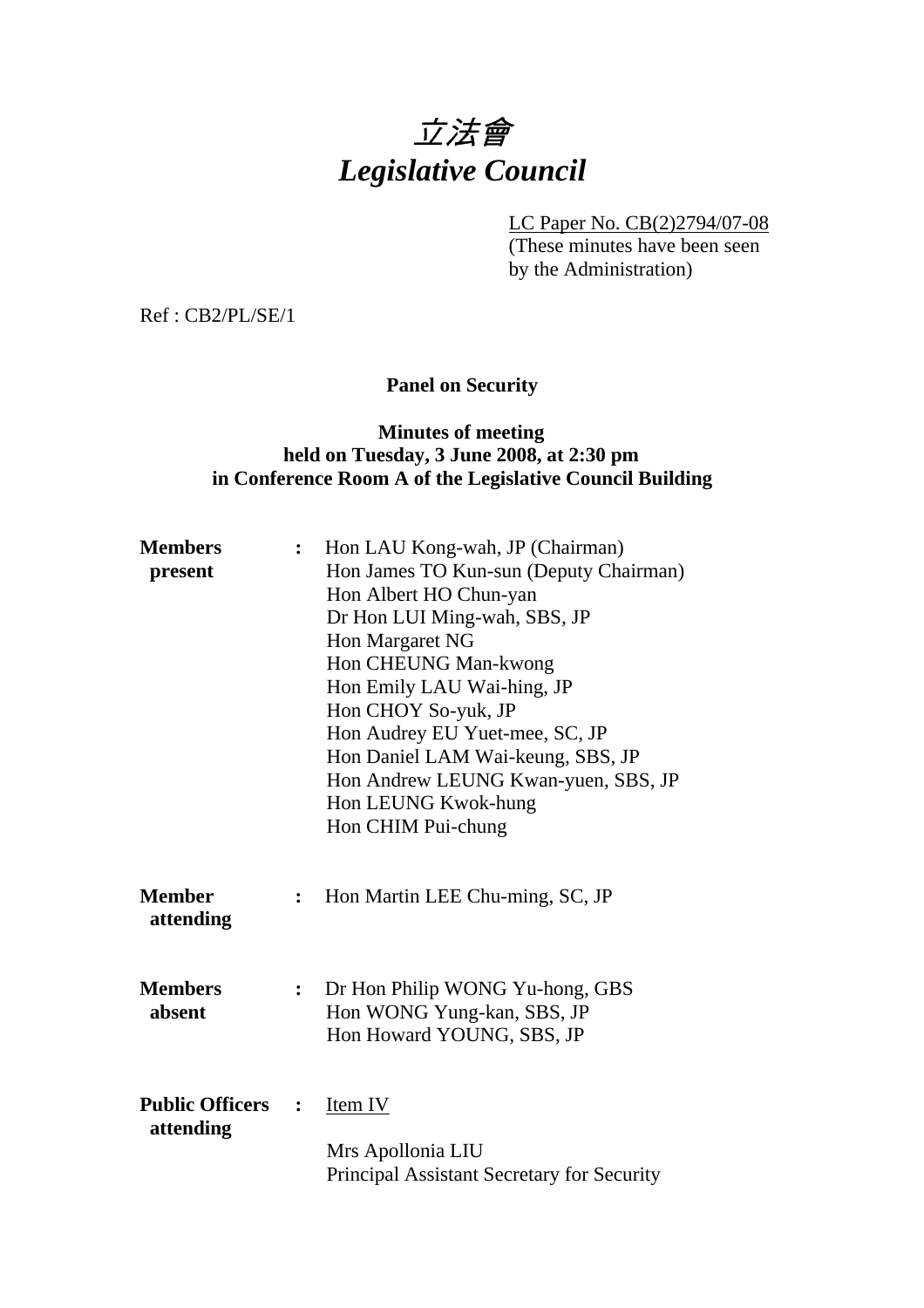Miss Linda LEUNG Assistant Secretary for Security

Item V

Ms Carol YUEN Deputy Secretary for Security

Ms Ivy CHENG Government Security Officer

Mrs Agnes ALLCOCK, JP Deputy Secretary for Home Affairs

Mr Bill SUEN Assistant Commissioner of Police (Operations)

Mr Tony WONG Commandant (Police Tactical Unit)

Mr W K LAM Chief Executive Officer Equestrian Events (Hong Kong) of the Games of the XXIX Olympiad Company Limited

Mr W K NG Director (Security & Support) Equestrian Events (Hong Kong) of the Games of the XXIX Olympiad Company Limited

Item VI

Ms Carol YUEN Deputy Secretary for Security

Mr YING Kwok-ching, CSMSM Deputy Commissioner of Correctional Services

Mr YAU Chi-chiu Assistant Commissioner of Correctional Services (Operations)

Mr LEE Sheung Assistant Commissioner of Correctional Services (Rehabilitation)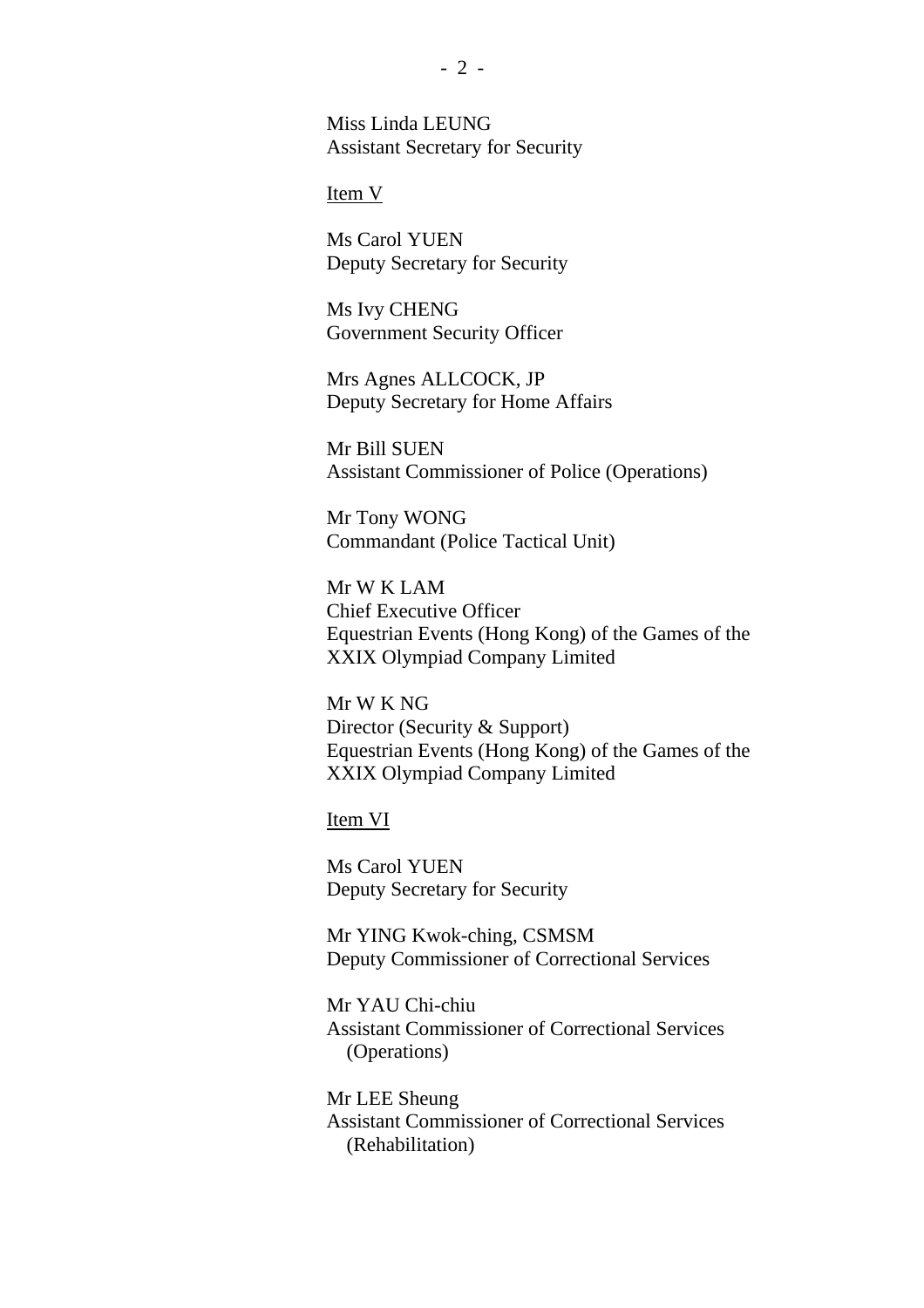|                               |                | <b>Item VII</b>                                               |
|-------------------------------|----------------|---------------------------------------------------------------|
|                               |                | Ms Carol YUEN<br>Deputy Secretary for Security                |
|                               |                | Mr Paul CHENG<br>Principal Assistant Secretary for Security   |
|                               |                | Mr Andy CHAN<br><b>Acting Director of Fire Services</b>       |
|                               |                | Mr WONG Sai-chuen<br>Deputy Chief Fire Officer (Headquarters) |
| <b>Clerk</b> in<br>attendance |                | : Mrs Sharon TONG<br>Chief Council Secretary (2)1             |
| <b>Staff</b> in<br>attendance | $\ddot{\cdot}$ | Mr Watson CHAN<br>Head (Research & Library Services)          |
|                               |                | Mr Thomas WONG<br><b>Research Officer 4</b>                   |
|                               |                | Mr Raymond LAM<br>Senior Council Secretary (2) 5              |
|                               |                | Miss Josephine SO<br>Council Secretary (2) 1                  |
|                               |                | Miss Helen DIN<br>Legislative Assistant (2) 1                 |
|                               |                |                                                               |

#### Action

### **I. Confirmation of minutes of previous meeting**  (LC Paper No. CB(2)2087/07-08)

The minutes of the meeting held on 4 March 2008 were confirmed.

# **II. Information papers issued since the last meeting**

2. Members noted that no information papers had been issued since the last meeting.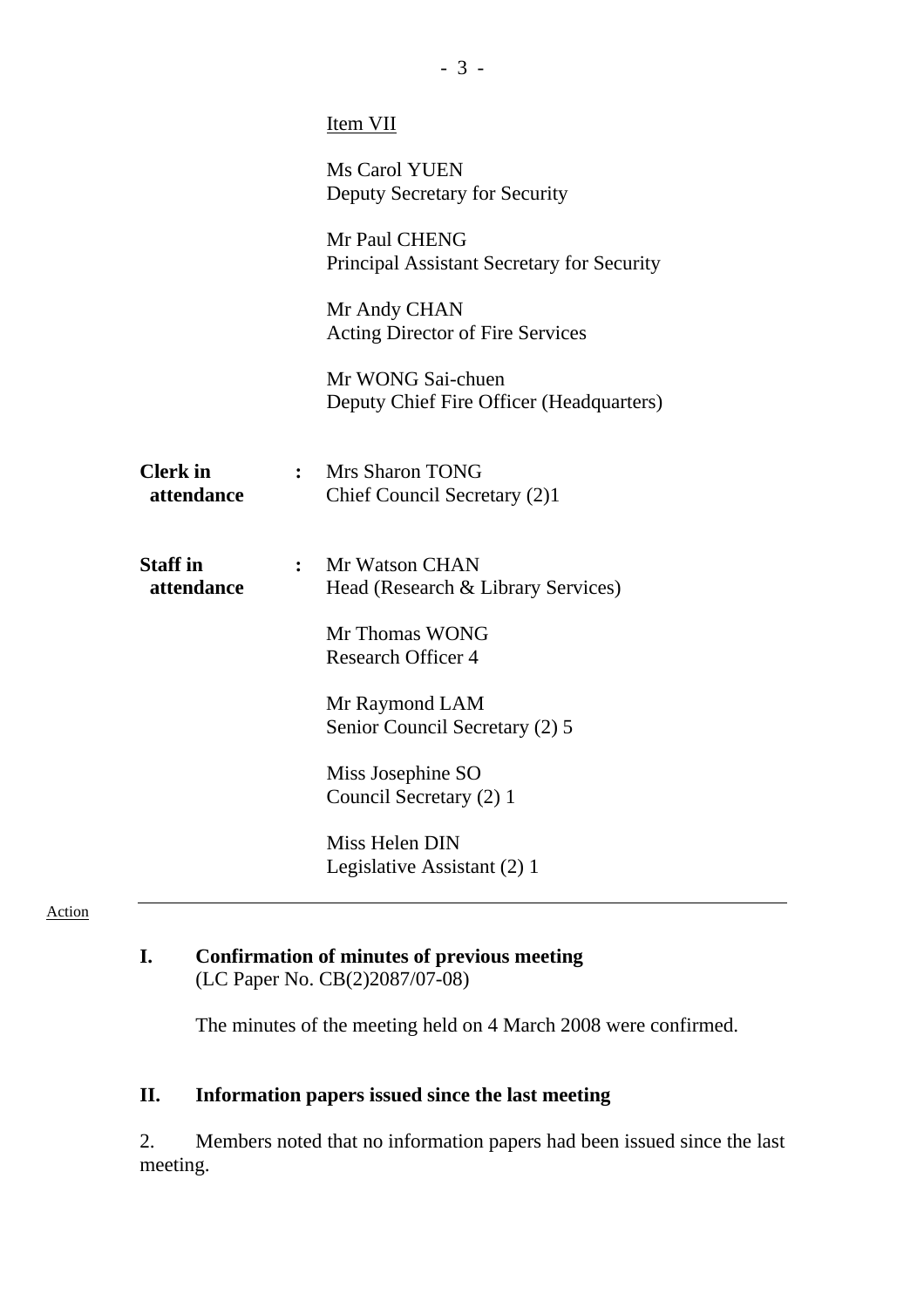Admin 3. Referring to the Administration's response dated 16 April 2008 to issues raised by members at the meeting on 8 January 2008 on two cases of Marine Police officers dropping their guns in 2007, the Deputy Chairman said that although the Administration's response indicated that investigation did not reveal any criminal intent or indication of foul play, he was concerned whether the dropping of guns in the cases arose from the negligence of any Police officers. He suggested that the Administration be requested to provide further information regarding whether any negligence on the part of any Police officers or any other causes were identified in the two cases. Members agreed.

## **III. Date of next meeting and items for discussion**  (LC Paper Nos. 2086/07-08(01) & (02))

4. Members agreed that the following items would be discussed at the next regular meeting to be held on 8 July 2008 at 10:45 am -

- (a) Anti-smuggling work of the Customs and Excise Department;
- (b) Latest development in the provision of rehabilitation services by the Correctional Services Department; and
- (c) Review of legislation relating to "one-woman brothel".

5. Members noted that the closed-door briefing by the Police on the updated triad situation in Hong Kong, which was suggested at the special meeting on 31 January 2008, would be held on 30 June 2008 from 11:00 am to 12:30 pm.

6. Members noted that issues relating to the recent online leakage of confidential information held by the Immigration Department and the Police had been discussed at the special meeting of the Panel on Information Technology and Broadcasting on 30 May 2008 and members of the Panel on Security had been invited to join the meeting. Members also noted that the subject would be discussed again at a meeting of the Panel on Information Technology and Forecasting in July 2008 and members of the Panel on Security would be invited to join the meeting.

Admin 7. Ms Emily LAU and Mr Albert HO expressed concern about a recent incident at the Castle Peak Bay Centre where some detainees refused to collect food in protest of the delayed processing of their requests, including release on recognizance in lieu of detention, return to their own countries, claim for refugee status and reversal of deportation order. Members agreed that the Administration be requested to provide an account of the incident and the requests of the detainees.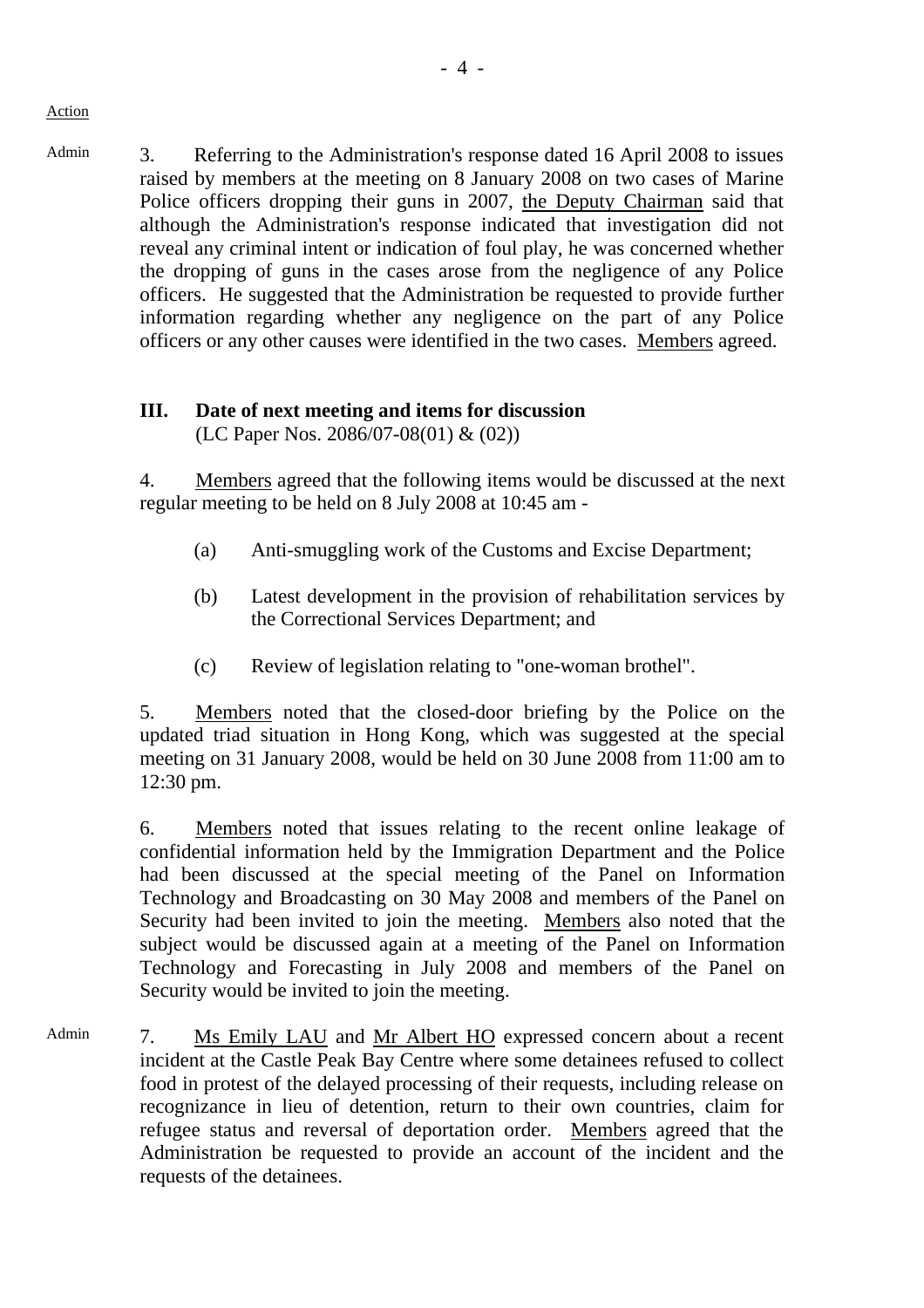## **IV. Research report on parliamentary monitoring mechanism on intelligence agencies in selected places (**LC Paper No. RP06/07-08)

8. With the aid of PowerPoint, Head, (Research & Library Services) (H/RL) briefed Members on the main findings of the research report on the parliamentary monitoring mechanism on intelligence agencies in selected places (the Report).

9. Ms Emily LAU said that the Report revealed that there were established mechanisms in civilised places for the legislature to establish a committee for monitoring government intelligence agencies. She considered that a similar mechanism should be established in Hong Kong to enable the Legislative Council (LegCo) to establish a committee for monitoring government intelligence agencies.

10. The Deputy Chairman said that some functions of the Police were similar to those of overseas intelligence agencies. He considered that a mechanism should be established to enable LegCo to form a committee, which could hold meetings in camera and the members of which could be required to sign a confidentiality order, for monitoring the Police's intelligence work to prevent any possible political monitoring.

11. Principal Assistant Secretary for Security (PAS(S)) responded that the establishment of committees was a matter within the purview of LegCo. On the Report, notwithstanding the limited time to study it in detail, the Administration noted the following -

- (a) the monitoring mechanism, the legal basis and the scope of intelligence activities being monitored in the places studied differed from one place to another;
- (b) the oversight bodies in the places studied focused on the security services at a national level, and there was no comparable set-up in Hong Kong;
- (c) the constitutional set-ups of the places studied were quite different from that in Hong Kong. For instance, we did not have a ruling political party in the parliament as in some overseas jurisdictions; and
- (d) the conduct of intrusive surveillance operations by law enforcement agencies in Hong Kong was already governed by the Interception of Communications and Surveillance Ordinance (ICSO) (Cap. 589) and monitored by the Commissioner on

- 5 -

Action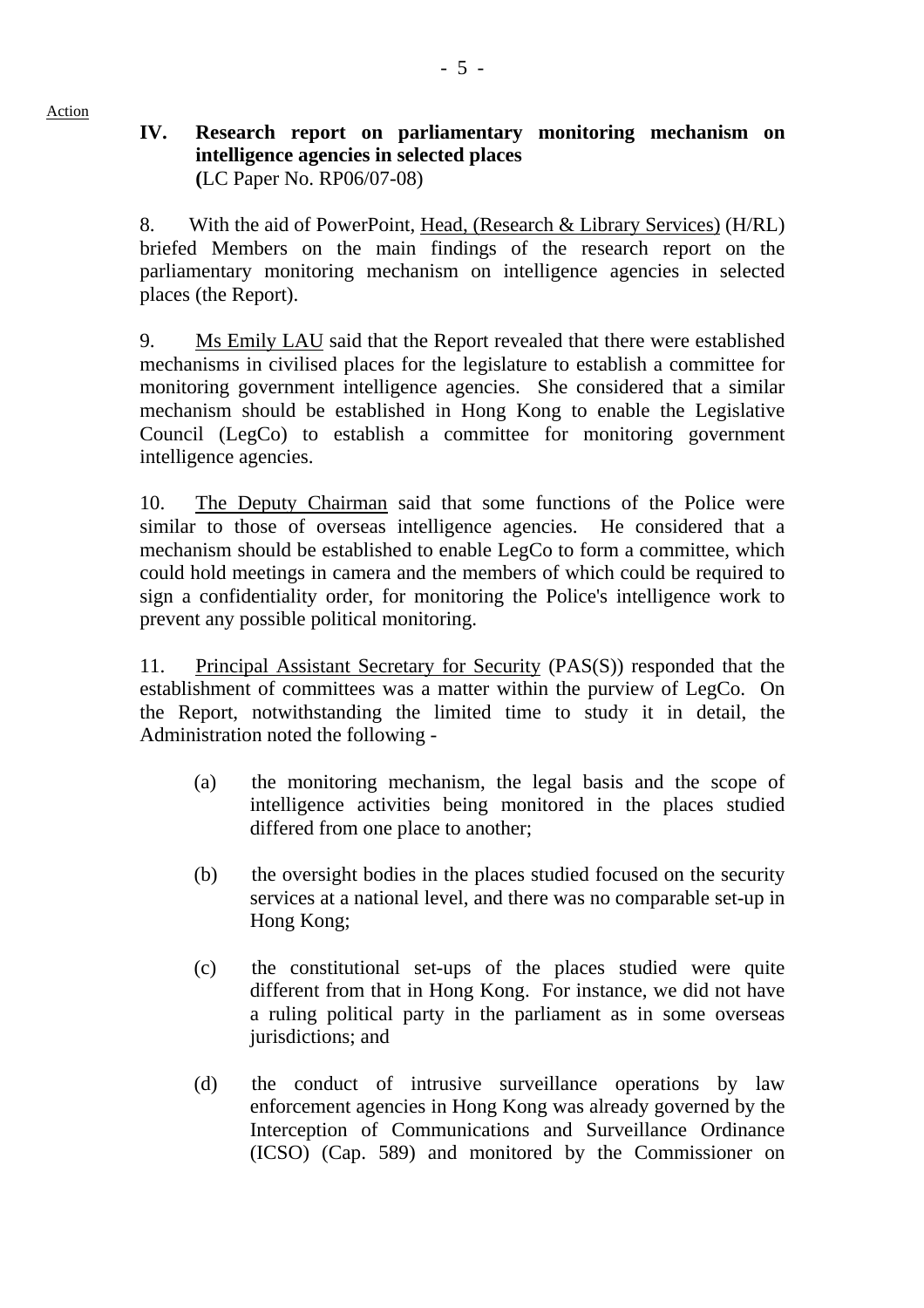Interception of Communications and Surveillance (the Commissioner).

12. The Deputy Chairman said that the establishment of a monitoring mechanism was not only an internal matter of LegCo. A statutory body similar to that in the United Kingdom could be established, for example, for monitoring government intelligence agencies. He pointed out that a common aspect among the mechanisms studied was that monitoring work was carried out by a non-government agency. He expressed concern that interception of communications was only one of the many areas of the Police's intelligence work and the Commissioner was not elected by members of the public. He added that interception of communications could be conducted on the ground of protection of the security of Hong Kong, which was not defined under ICSO. The Deputy Chairman and Ms Margaret NG requested the Administration to study the Report and provide a written response on the applicability of overseas monitoring mechanisms in Hong Kong.

13. Mr LEUNG Kwok-hung asked whether state security officials were undertaking intelligence work in Hong Kong and whether assistance was provided by law enforcement agencies to such state security officials. The Deputy Chairman added that it was possible for law enforcement agencies to carry out political monitoring without breach of the law.

14. PAS(S) responded that the Administration had already stated during the scrutiny of the Interception of Communications and Surveillance Bill that the public security ground under ICSO would not be used for political purposes nor for suppressing the right to freedom of expression. She stressed that law enforcement agencies had always acted in accordance with the law.

# **V. Security arrangements for the 2008 Olympic Equestrian Events**  (LC Paper No. CB(2)2086/07-08(03))

15. Deputy Secretary for Security (DS for S) briefed Members on the security arrangements for the 2008 Olympic Equestrian Events and Paralympic Equestrian Events (the Equestrian Events) to be held in Hong Kong in August and September 2008.

16. Referring to paragraph 11 of the Administration's paper, the Deputy Chairman queried whether the Police had sought to facilitate all lawful and peaceful public order events as far as possible in the Olympic Torch Relay on 2 May 2008 where confrontation was found between a group of demonstrators and a large number of other persons in Tsim Sha Tsui. He queried why the Police had removed the demonstrators which included Miss CHAN Hau-man from the scene but had not taken actions against other persons whose acts

Admin

Action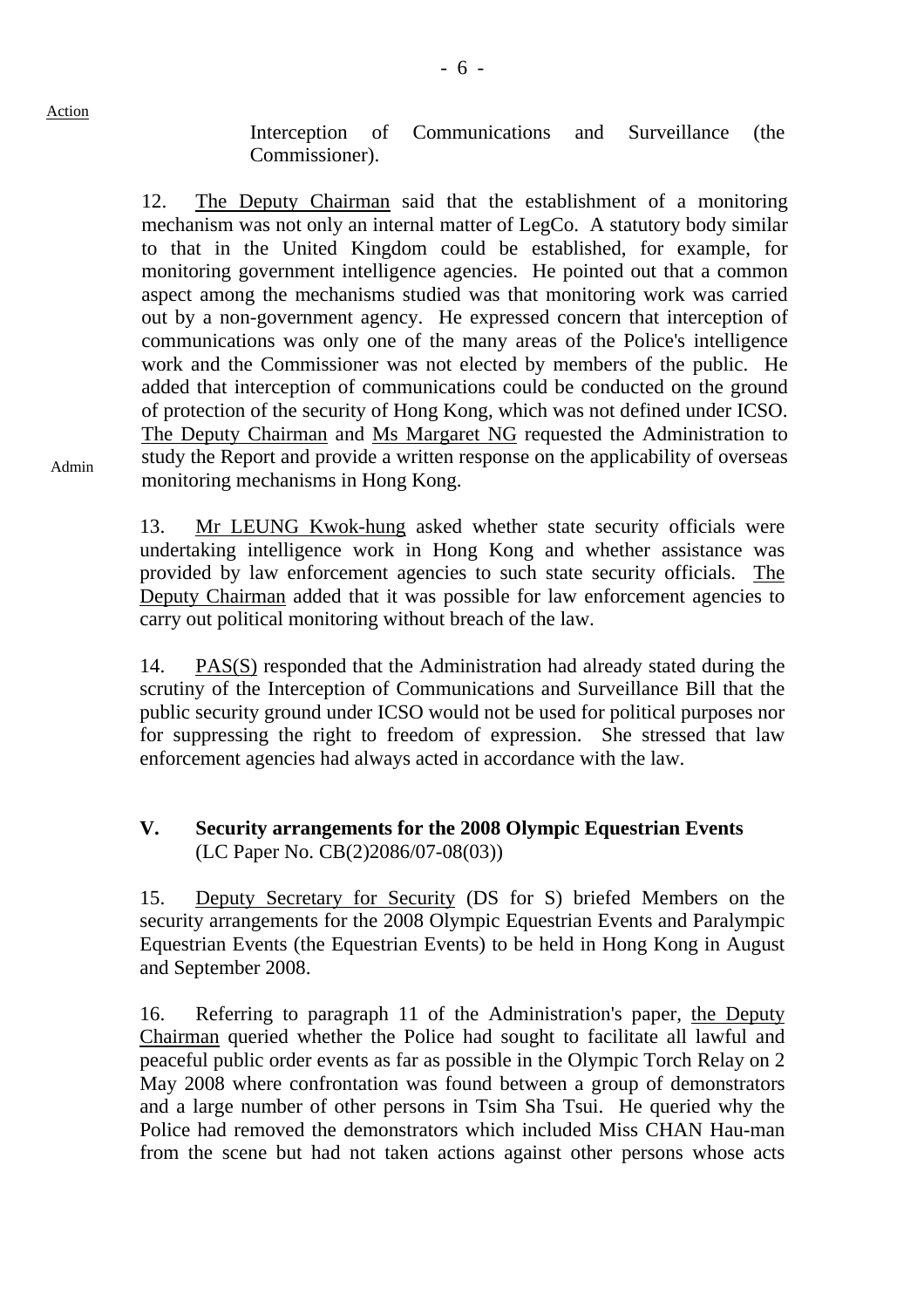seemed threatening. He expressed concern about the freedom of expression of minority groups.

Action

17. Assistant Commissioner of Police (Operations) (ACP(O)) responded that as Miss CHAN Hau-man had lodged a complaint with the Complaints Against Police Office (CAPO) in relation to the case, he was not in a position to disclose further information about the case. He stressed that the Police valued highly the freedoms of expression and assembly of the general public. It had always sought to facilitate all lawful and peaceful public order events as far as possible, protect the safety of demonstrators and the public at large and maintain public order. The Police had sought to contact the demonstrators at an early stage to understand their needs. He said that the demonstrators were not arrested but only arranged to leave the scene for their personal safety reasons.

18. Miss CHOY So-yuk asked whether any measures would be introduced to ensure the safety of competition horses and maintain the quality of air as well as water in Shing Mun River.

19. Chief Executive Officer, Equestrian Events (Hong Kong) of the Games of the XXIX Olympiad Company Limited (CEO/EqCo) said that all horses arriving at Hong Kong would be transferred immediately at the airport to special vehicles provided by the Hong Kong Jockey Club. The process would be monitored by the Police, security guards and veterinary officers. Such horses would be transported directly to the stables in the Hong Kong Olympic Equestrian Venue in Shatin Tin (the Sha Tin Venue). He informed Members that while the Police would be in charge of overall security, the EqCo would be responsible for all guarding and house rule enforcement duties in the two Competition Venues. Where law enforcement was required, the assistance of Police officers at the venue would be sought.

20. Deputy Secretary for Home Affairs said that arrangements had been made for the quality of air and water in the venues concerned to be closely monitored by the Hong Kong Observatory, the Environmental Protection Department and the Drainage Services Department. CEO/EqCo added that EqCo had studied the impact of air quality on horses and consulted specialists of the Federation Equestre Internationale on the issue. According to the experience of other competition venues, there was no clinical evidence suggesting that poor air quality had an impact on horses. He added that all the horses would not have any contact with water in Shing Mun River.

21. Ms Emily LAU asked whether the Police had reviewed its handling of public order events relating to Miss CHAN Hau-man during the Olympic Torch Relay on 2 May 2008.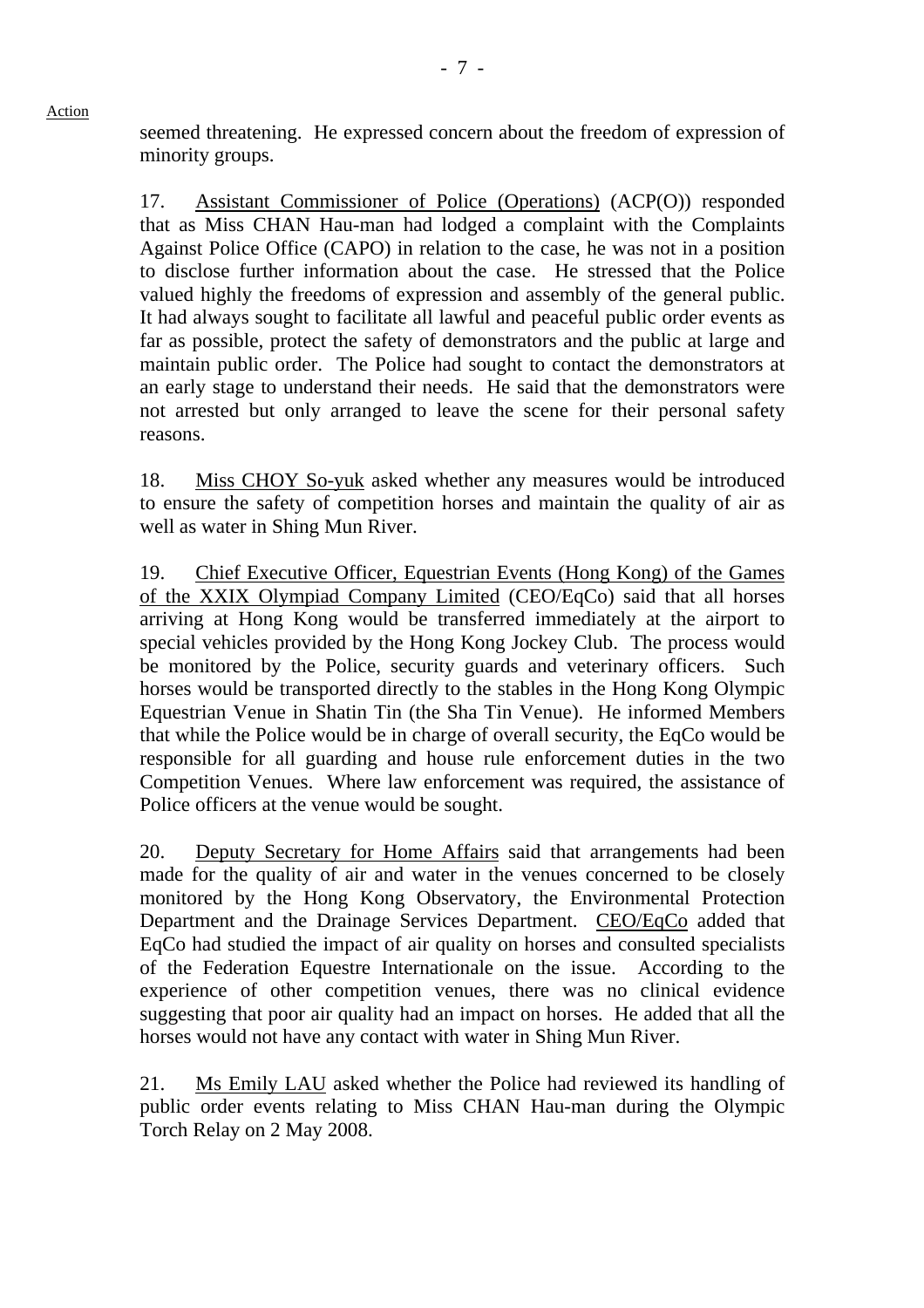22. ACP(O) responded that it was the Police's practice to conduct a review after each major event. He said that Miss CHAN Hau-man had chosen to stage her demonstration at a location where there were many people whose views differed from hers. As there was a threat to her personal safety and the public order at the scene, the Police officers at the scene had arranged Miss CHAN to

23. Ms Emily LAU said that there were reports that the security guards and drivers of EqCo were required to undergo integrity checking. She queried why such checking was required and asked whether it was conducted by the Police. She also asked about the number of persons who had undergone such integrity checking and the number of persons who failed to pass the checking.

24. CEO/EqCo responded that he was not in a position to disclose the requested statistics. He informed Members that it was a requirement of the Beijing Organizing Committee for the Games of the XXIX Olympiad and International Olympic Committee to conduct security checking on all persons providing service in Olympic events. Such checking was conducted with the assistance of the Police.

25. Dr LUI Ming-wah asked about the measures adopted by the Police against any possible terrorist attack during the Equestrian Events.

26. ACP(O) responded that the Police's anti-terrorism measures could be divided into the following areas -

- (a) exchange of intelligence with Mainland and overseas law enforcement agencies;
- (b) devising and implementing security measures in accordance with the threat assessment as well as the identified threat level; and
- (c) exercising these contingency plans drawn up by EqCo and 26 bureaux and government departments for the Equestrian Events.

27. Mr Martin LEE said that the Police had a responsibility to protect the freedom of expression of every person. He considered that the Police should be aware of Miss CHAN Hau-man's intention to stage a demonstration during the Olympic Torch Relay on 2 May 2008. He queried why the Police had removed Miss CHAN from the scene when she might not have wished to leave the scene. He asked how the Police would handle similar cases in the future.

28. ACP(O) responded that as the case was being investigated by CAPO, he was not in a position to disclose further details about the case. He stressed that the Police had discharged its duty to ensure the personal safety of demonstrators and maintain public order at the scene. How a similar case

#### Action

leave the scene.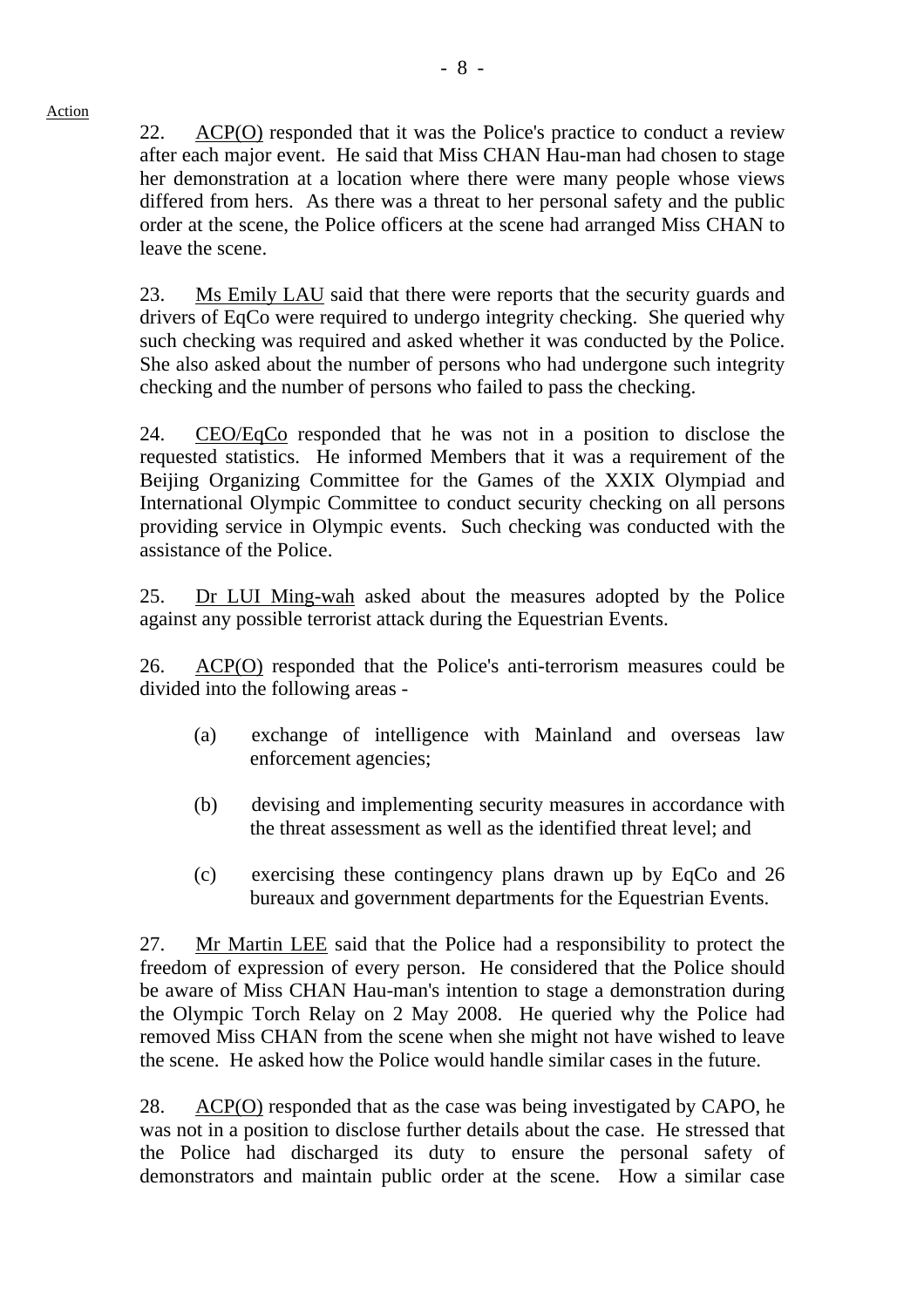would be handled in future would depend on the circumstances of the case concerned.

29. Mr LEUNG Kwok-hung said that the Police should issue warning to persons who threatened others and protect demonstrators who were being threatened. He considered that the Police had not struck a proper balance between protecting the freedom of expression of demonstrators and maintaining public order during the Olympic Torch Relay. He asked whether the Police would designate Designated Public Activity Areas (DPAAs) at locations which could be seen by political figures attending the Equestrian Events.

30. ACP(O) responded that whenever a major event was held in Hong Kong, the Police would proactively communicate with any persons who had indicated intention to stage demonstrations in order to better appreciate their needs. He stressed that it was the Police's policy to facilitate lawful and peaceful public order events. He said that the location of DPAAs were determined having regard to a number of factors, including the number of persons who intended to stage demonstrations and the volume of pedestrian and vehicular traffic in the area.

31. Ms Margaret NG said that some academics had expressed concern that the Police was harsh towards demonstrators but tolerant towards persons who were waving red flags and threatened the demonstrators during the Olympic Torch Relay. She asked whether the Police would at least inform persons who threatened the demonstrators to respect the freedom of expression of others.

32. ACP(O) responded that there were some 70 000 to 80 000 people at the scene and confrontation was found between a small group of demonstrators and the vast majority who were supportive of the Olympic Torch Relay. The Police had persuaded both sides to express their opinions in a peaceful manner. It was however necessary for the Police to take further steps to protect the persons at the scene and maintain public order when the confrontation could not be resolved after such persuasion.

# **VI. Prison development**

Action

**(**LC Paper Nos. CB(2) CB(2)1748/07-08(05) & (06))

33. Mr Daniel LAM expressed support for the prison development plans as outlined in the Administration's paper. He suggested that the Administration should improve in one go or by stages the facilities of institutions which were facing with the problem of ageing penal facilities, so as to ensure that all penal institutions could meet the changing demands in prison management and offender rehabilitation. Noting that the Correctional Services Department (CSD) had identified the existing Chi Ma Wan prison area as its next major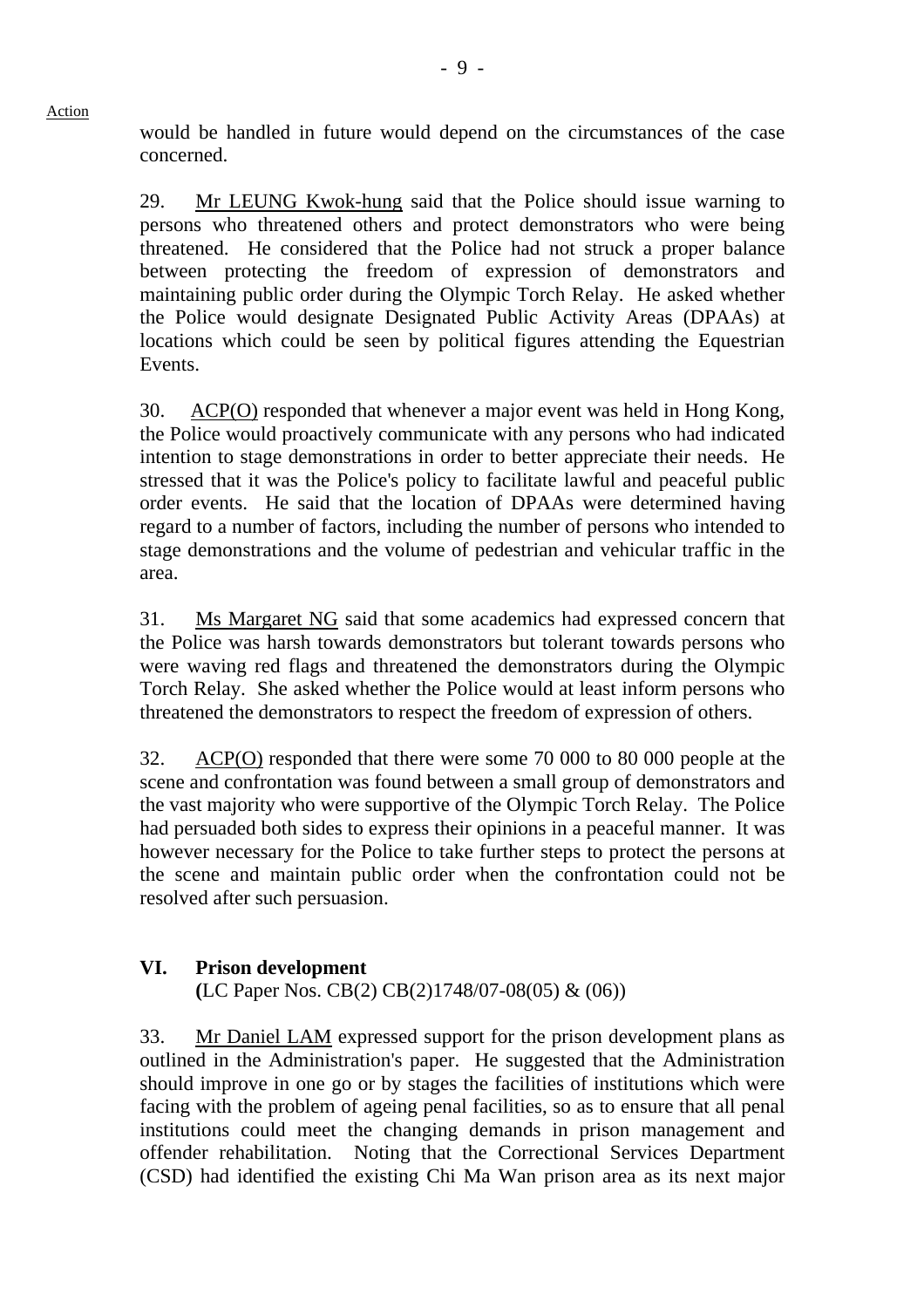redevelopment project, he expressed concern about the possible security risks, as the penal institutions in Chi Ma Wan were close to village settlements and residential areas. He enquired whether the manpower support therein was adequate to cope with the demands in prison management during the time of redevelopment.

34. Deputy Commissioner of Correctional Services (DC of CS) responded that in planning improvement works at existing institutions and the redevelopment of the Chi Ma Wan prison area, the Administration would assess the manpower support required for various tasks, with a view to maintaining CSD's standards in prison management, security and rehabilitation work.

35. Ms Emily LAU noted with concern that despite the provision of additional penal places after the re-opening of Lai King Training Centre (LKTC) and the completion of the Lai Chi Kok Reception Centre (LCKRC) extension project and the Lo Wu Correctional Institution redevelopment project, there would still be a projected shortfall of 262 places in 2015, and 15 penal institutions would be over 40 years old by the year 2015. Apart from those set out in paragraph 7 of the Administration's paper, she asked whether the Administration had looked into other options to address the problems of overcrowding and outdated facilities in penal institutions. She considered that the Administration should critically re-examine its prison development plans in the light of the latest situation at different penal institutions, and revert to the Panel on its long-term plan to improve the outdated facilities in penal institutions.

36. DC of CS responded that according to CSD's latest projection conducted earlier this year, the penal population was expected to increase to 11 960 by 2010 and to 12 970 by 2015. Amongst the 23 existing penal institutions, 10 of them would be over 40 years old by the year 2010.  $\underline{DC}$  of  $\overline{CS}$  advised that the penal policy was reviewed regularly and the Administration adopted a practical approach in addressing the issues. To relieve the overcrowding situation and to upgrade the outdated facilities in some penal institutions, CSD had taken steps to launch a series of smaller-scale projects that could be achieved relatively quickly to meet the immediate demand, and would continue to explore other options for further development to meet the rising demand in the long run. In addition to the construction of an extension block at LCKRC and the utilisation of penal places by swapping the functions of LKTC and the Tai Tam Gap Correctional Institution, the Administration was exploring other measures, including the redevelopment of Chi Ma Wan prison area. At present, an Archaeological Impact Assessment was being carried out to ascertain the archaeological potential of the Chi Ma Wan prison area. Subject to the outcome of the Assessment, the Administration planned to consult the public on the redevelopment proposal in the fourth quarter of 2008. It would revert to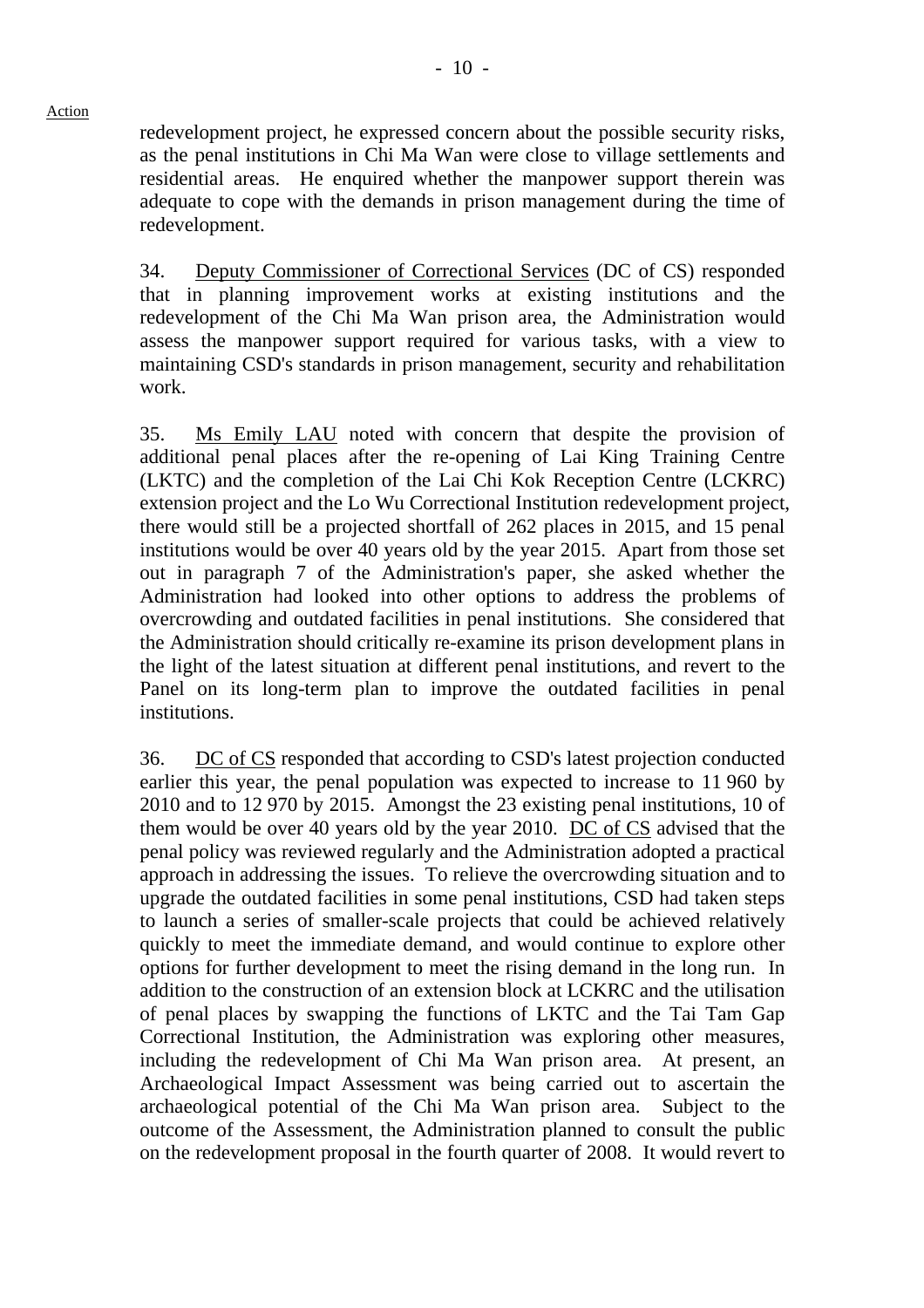Action

the Panel with the results of the public consultation and details of the works project before seeking funding approval from the Finance Committee.

37. Miss CHOY So-yuk agreed with the need to improve the outdated facilities in penal institutions. On the need to provide for additional penal places, she considered that the shortfall in penal places could be resolved if mutually agreed arrangements could be implemented for transferring prisoners who were non-Hong Kong residents and currently serving their sentence in Hong Kong back to their country of origin. She asked whether there was any progress in this regard.

38. DS for S responded that the Transfer of Sentenced Persons Ordinance (Cap. 513) provided a legal basis for the transfer of sentenced persons between the Hong Kong Special Administrative Region (HKSAR) and other jurisdictions. Under the model agreement on the transfer of sentenced persons, a transfer required the agreement of the transferring and receiving parties as well as that of the sentenced person. Since the enactment of the Ordinance in June 1997 and up to the first quarter of 2008, 47 sentenced persons had been transferred from other countries to Hong Kong. However, the number of sentenced persons transferred back to their home countries for serving their remaining terms of sentence was only 12. Although the Administration would continue discussion with other jurisdictions on bilateral legal co-operation in matters relating to transfer of sentenced persons, the establishment of transfer of sentenced persons arrangements might not necessarily help relieve the overcrowding situation in penal institutions, as evidenced by the small number of prisoners transferring out of Hong Kong during the past ten years.

39. The Deputy Chairman asked whether the Administration had drawn reference to overseas experience in exploring wider use of advanced technology in penal institutions to strengthen security control and to improve the efficiency of prison management. Regarding the existing closed circuit television (CCTV) systems installed in various institutions, he was of the view that the Administration should ensure that a secure and well-managed environment was maintained such that the video recording could be suitably done and no tampering would be made to the video segment after the recording.

40. DC of CS responded that the Administration aimed to apply advanced technology to help enhance the efficiency of prison operation. Notwithstanding that some overseas countries might have adopted more advanced technology (e.g. electronic monitoring) to relieve the burden among frontline staff in prison management, such practice was considered not desirable in Hong Kong as the supervision staff of CSD were required to perform duties related to rehabilitation of offenders. The Administration was of the view that the level of technology currently applied to prison management had been duly balanced against the operational needs. As regards the CCTV systems at existing institutions, DC of CS explained that the apparatuses were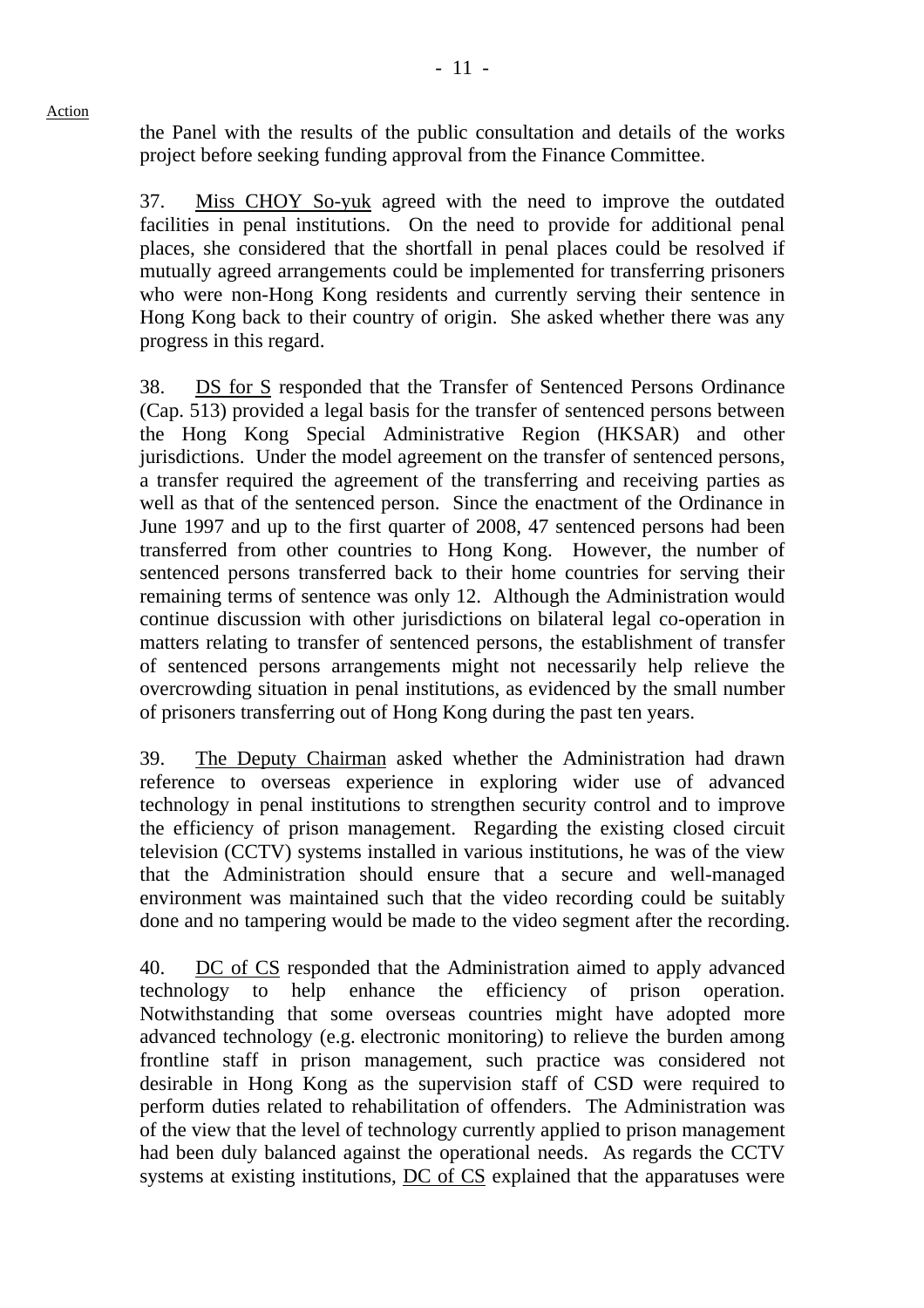supported by digital technology which offered better protection against interference and high recording quality.

41. Taking into account the staff strength required for discharging the functions of CSD, Dr LUI Ming-wah said that the Administration should make use of more advanced technology, e.g. the Global Positioning System and the Request-for-Information technology, in prison management and operation in order to achieve staff savings. He asked whether the Administration had any plans in this regard. Dr LUI considered that to relieve the pressure on penal places, non-Hong Kong residents engaging in vice activities or taking up illegal employment should be repatriated to their country of origin upon conviction rather than imprisoned, and the Administration should expedite the transfer of the sentenced persons. He also asked about the number of non-Hong Kong residents who were currently serving sentences in Hong Kong and their length of sentence.

- 42. In response, DS for S and DC of CS made the following points
	- (a) it had been the mission of CSD to provide a safe and humane environment for the detention of prisoners and persons on remand. The Department also placed increasing emphasis on correction and rehabilitation of offenders to facilitate their reintegration into society. Rehabilitation Officers of CSD looked after the welfare of prisoners and inmates who were in custody or on remand by providing assistance and guidance to help them solve their personal problems and cope with difficulties arising from detention. Hence, the idea of replacing or reducing the number of CSD's staff by adopting more advanced technology did not align with its mission to provide comprehensive rehabilitative services which included pre-sentence assessment services, prisoners' welfare and counselling services, psychological services, education programme, vocational training and supervision services. In the course of interaction with prisoners, Rehabilitation Officers could collect information/intelligence which might also be useful and valuable to strengthen security control and to improve the efficiency of prison management;
	- (b) at present, Hong Kong residents had taken up some 60% of the total penal population, with the percentage of Mainlanders serving sentences in Hong Kong standing at about 25% and the remaining 15% being people from other countries. The percentage of Mainlanders in the penal population had already decreased from one-third in the past to the present level of about 25%;
	- (c) the majority of non-Hong Kong residents imprisoned in Hong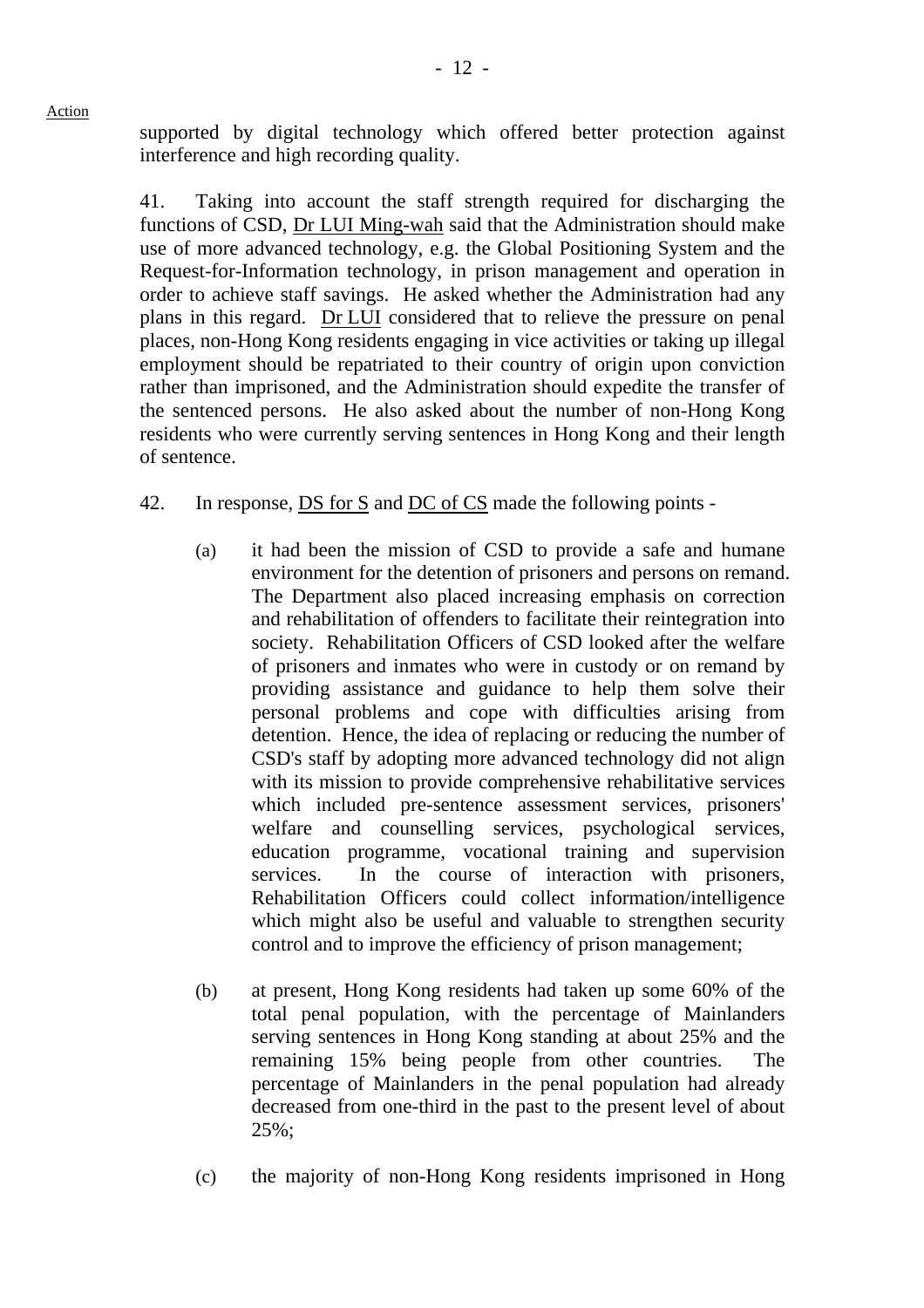Kong were serving a sentence much shorter than that of Hong Kong residents; and

(d) under the Immigration Ordinance (Chapter 115) and the Immigration Regulations (Cap. 115A), any person who landed in Hong Kong as a visitor would breach his condition of stay if he took up any employment without the prior permission of the Director of Immigration. It was the Government's policy for illegal immigrants to be repatriated in general and for illegal immigrants who took up illegal employment or committed other offences to be prosecuted. As an integral part of the Hong Kong criminal justice system, CSD detained persons committed to its custody/sentenced to imprisonment by the court.

43. Pointing out that the HKSAR Government had not yet reached an agreement with the Mainland authorities on the arrangements for the transfer of sentenced persons, Ms Margaret NG said that the Administration should expedite the establishment of such arrangements. She added that a number of inmates who had applied for transfer for serving their remaining sentences in their country of origin had complained about the slow progress of transfer. She called on the Administration to speed up the processing of transfer applications.

44. DS for S responded that over the years, the HKSAR Government had been extending its network of bilateral agreements with other jurisdictions on specific arrangements and issues related to the transfer of sentenced persons. It would continue the discussions with the Mainland authorities and other jurisdictions on the matter, taking full account of the differences in the legal and judicial systems between the two places and the complexities of the issues involved in the process, with a view to reaching agreements at an early date.

45. Ms Margaret NG expressed concern about the exceedingly high occupancy rate recorded for female institutions and remand facilities. She asked whether the number of female prisoners had significantly dropped in recent years, and suggested that the Administration should analyse the offences on which the female prisoners were commonly convicted and review whether such offences should lead to an imprisonment.

46. DC of CS responded that in 2004, the percentage of Mainland female prisoners in the penal population was 66.3%, and the figure had decreased to about 50% in 2007.

47. Responding to Ms Margaret NG's enquiry on rehabilitation services, support and assistance provided for inmates who were on remand, Assistant Commissioner of Correctional Services (Rehabilitation) (AC/CS(R)) advised that prisoners and inmates could engage in industrial work. While compulsory education, which included general and practical subjects, were arranged for